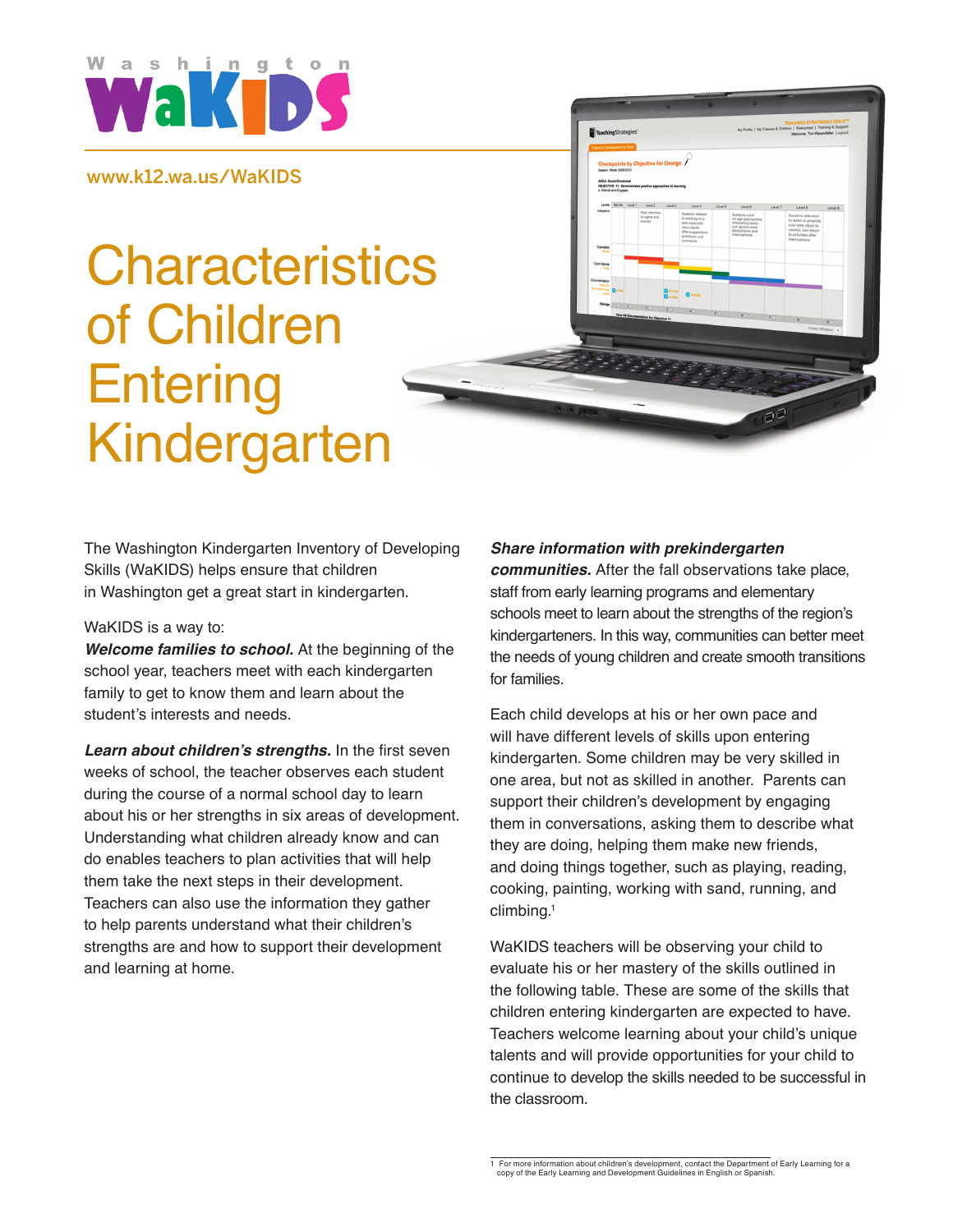## Characteristics of Children Entering Kindergarten

#### Area: Social–Emotional

- • Your child will begin to manage classroom rules, routines, and transitions with occasional reminders. -For example, your child might begin to clean up when the music plays.
- Your child is able to make good decisions about health habits.
- -For example, he or she might wash hands before eating.
- • Your child interacts with classmates in different ways, and for differing amounts of time. -For example, your child might be able to easily join other children at play, and play cooperatively.
- • Your child knows how to develop relationships with other children and with adults.
	- -For example, your child may join the same two children in a game of tag at the neighborhood playground several days in a row. He or she is developing the ability to play regularly with a specific friend.

#### Area: Physical

- • Your child keeps getting better at movement skills, such as jumping, galloping, and skipping.
- • Your child is able to walk forward along a sandbox edge, watching his or her feet, and/or jump off a low step, landing on two feet.
- • Your child is able to throw a ball or other objects, trap a thrown ball against his or her body, and/or kick a ball forward by stepping or running up to it.
- Your child is able to use his or her hands and fingers in a variety of ways, such as stringing beads, holding writing utensils properly, and connecting blocks and puzzles.
- Your child is able to use writing tools.
	- -He or she may hold pencils, pens, crayons, or other drawing and writing tools but he or she may hold them too close to one end.

#### Area: Language

- • Your child continually learns new words and is expanding his or her verbal vocabulary.
- -Your child may be able to name the cow, horse, chicken, pig, sheep, and goat as he or she sees them on a trip to the farm and is beginning to be more descriptive, such as "The red barn had three sheep inside."
- • Your child is able to speak clearly enough to be understood by a visitor to the classroom and uses words correctly in most cases.

-For example, your child might say, "I saw ants and a hoppergrass (grasshopper)."

- • Your child can express himself or herself with more complex grammar, such as "Momma came to pick me up, because dad had to work."
- • Your child is able to speak clearly to express thoughts, feelings, and ideas, including descriptions of familiar people, places, things, and events.
	- -Your child might describe something he or she did, such as, "I've got new shoes. I went to the shoe store," and is beginning to use more detailed speech, such as, "I went to the shoe store with Gran. I got new red shoes."
- • Your child is able to take turns speaking and listening in short conversations, remembering and responding to what is said.
	- -Your child may interrupt or direct talk back to himself or herself.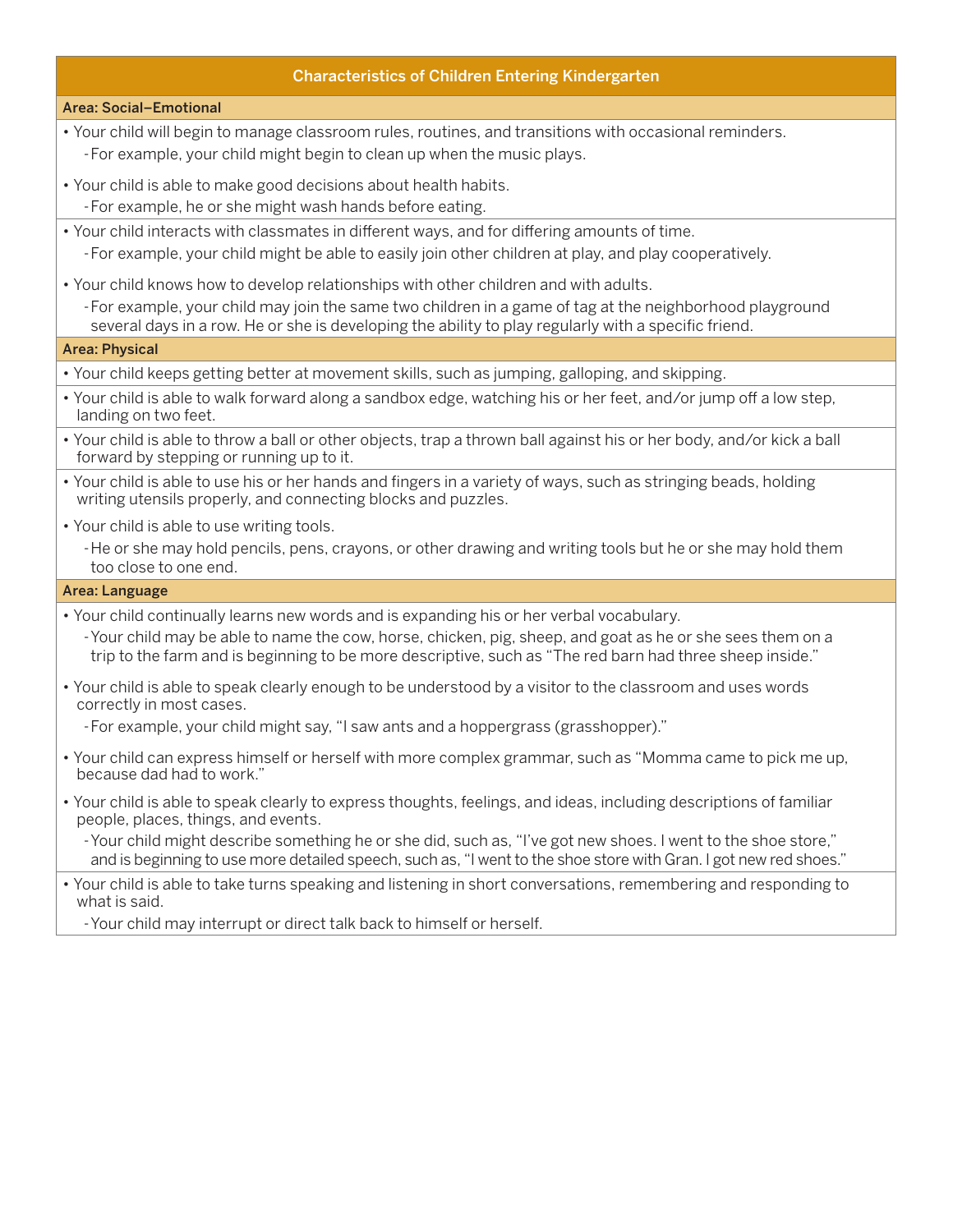## Characteristics of Children Entering Kindergarten

#### Area: Cognitive

- • Your child is able to ask for a solution and use it (for example, asking another child to hold his cup while he or she pours).
- • Your child is starting to solve problems without having to try every possibility (for example, telling another child, "Put the big block down first, or the tower will fall down.").
- • Your child is eager to learn about and talk about a range of topics, ideas, and tasks.
- • Your child is able to be flexible and inventive in approaching tasks and activities.

-For example, your child might use a table, sheets, and towels to build a tent.

- • Your child is able to remember and name at least one or two objects that are taken away while playing "*What's Missing?*" and may be able to remember and name more.
- • Your child can group objects by using a single characteristic such as shape, size, or color (for example, put all the blue things together).
- • Your child may be able to group objects by using two or more characteristics (such as shape *and* color, or size *and* shape).

-For example, your child might sort buttons and say something like, "These buttons are blue, and these are red," and is learning to re-sort the buttons into groups of big and little buttons with adult support.

## Area: Literacy

- Your child shows awareness of language sounds (e.g., rhyming, and hearing the beginning and ending sounds of words). -For example, when asked what rhymes with "cat," your child might say, "rat, sat, gat." (The words may not be real but they do, in fact, rhyme.)
- Your child recognizes and can say words that repeat sounds.

-For example, your child may repeat the "b" sound by singing, "I'm bringing home a baby bumble bee." Your child is beginning to be able to identify sound patterns: "Max and Maya… our names start the same!"

• Your child can identify short word sounds.

-For example, your child is able to join in clapping each word while chanting, "I like ice cream," and is beginning to be able to clap each syllable of a name, such as "Tri-na."

- • Your child is able to recognize and name a few letters in his or her own name and is learning how to recognize and name as many as 10 letters, especially those in his or her own name.
- Your child is learning how to identify the sounds of a few letters.
- Your child understands that signs and labels convey information.
	- -For example, your child can point to the text on the page when pretending to read, and move his or her finger left to right, continuing down the page.
- • Your child can memorize or participate in reading poems and familiar books.

-When listening to a story read aloud, your child can anticipate and contribute a line from the story at the appropriate time, such as by saying, "Fifty cents a cap!" when the teacher pauses while reading *Caps for Sale*. Your child may be beginning to ask and answer questions about the text, based on the pictures; for example, "He was mad. He threw his hat down."

- • Your child is able to pretend to read, using some of the language from the text, and describes the action across pages, using pictures to order the events. He or she may need prompts from adults.
- • Your child is able to retell some events from a familiar story when prompted by an adult.

-For example, when the teacher asks, "What does the first little pig do with the straw?" your child might say, "The pig builds a house from it," and when the teacher asks, "What does the wolf do to the house?" your child might say, "The wolf blows it down." Your child may be starting to retell familiar stories using pictures or props as prompts; for example, retelling the basic events of *The Three Little Pigs* using felt pieces on a felt board.

• Your child is able to write some letters correctly and some letters in unconventional order.

-For example, your child may write his or her name, but she/he may spell other words incorrectly.

• Your child forms letters, and shows increasing knowledge of letters and sounds.

-Your child may be beginning to separate groups of letters with spaces and may copy words seen in his or her surroundings.